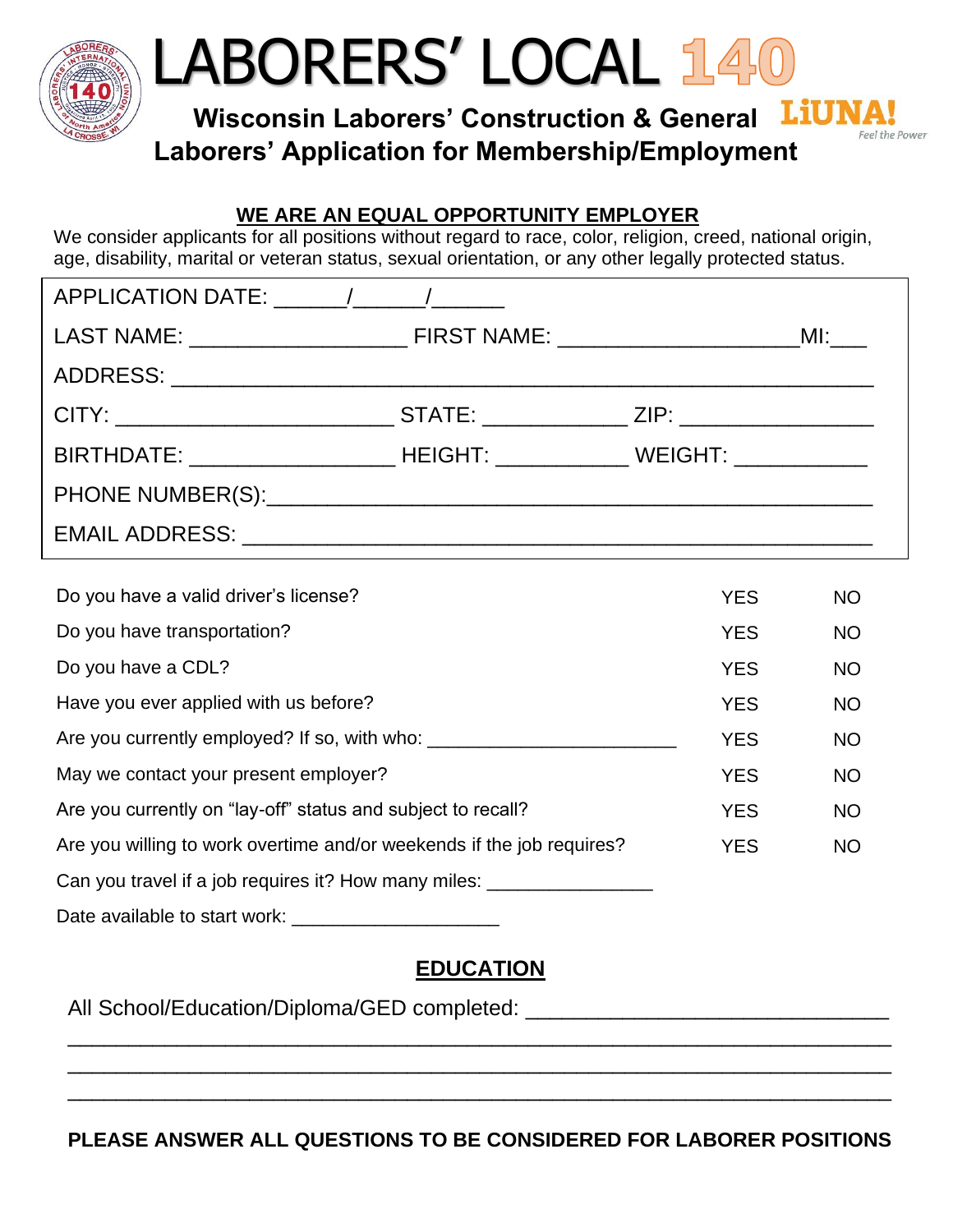## **EMPLOYMENT HISTORY**

Please begin with present job or most recent employer. Include any construction jobs, related military service, assignments, and volunteer activities.

| Company Location: ______________________________                                                                                                                      |                                                                                                                                                                                                                                                                | Dates of Employment:<br><u> </u>                                                                                                                                                                                                                                                                                                                                                                                                                                                                                                                                                                                                                                                                                                                             |  |
|-----------------------------------------------------------------------------------------------------------------------------------------------------------------------|----------------------------------------------------------------------------------------------------------------------------------------------------------------------------------------------------------------------------------------------------------------|--------------------------------------------------------------------------------------------------------------------------------------------------------------------------------------------------------------------------------------------------------------------------------------------------------------------------------------------------------------------------------------------------------------------------------------------------------------------------------------------------------------------------------------------------------------------------------------------------------------------------------------------------------------------------------------------------------------------------------------------------------------|--|
|                                                                                                                                                                       |                                                                                                                                                                                                                                                                |                                                                                                                                                                                                                                                                                                                                                                                                                                                                                                                                                                                                                                                                                                                                                              |  |
|                                                                                                                                                                       |                                                                                                                                                                                                                                                                |                                                                                                                                                                                                                                                                                                                                                                                                                                                                                                                                                                                                                                                                                                                                                              |  |
|                                                                                                                                                                       |                                                                                                                                                                                                                                                                |                                                                                                                                                                                                                                                                                                                                                                                                                                                                                                                                                                                                                                                                                                                                                              |  |
|                                                                                                                                                                       |                                                                                                                                                                                                                                                                |                                                                                                                                                                                                                                                                                                                                                                                                                                                                                                                                                                                                                                                                                                                                                              |  |
| Company Location: _____________________________                                                                                                                       |                                                                                                                                                                                                                                                                | Dates of Employment:<br><u> Letter</u> 2021                                                                                                                                                                                                                                                                                                                                                                                                                                                                                                                                                                                                                                                                                                                  |  |
|                                                                                                                                                                       |                                                                                                                                                                                                                                                                |                                                                                                                                                                                                                                                                                                                                                                                                                                                                                                                                                                                                                                                                                                                                                              |  |
| Description of job responsibilities: ___________________                                                                                                              |                                                                                                                                                                                                                                                                |                                                                                                                                                                                                                                                                                                                                                                                                                                                                                                                                                                                                                                                                                                                                                              |  |
|                                                                                                                                                                       |                                                                                                                                                                                                                                                                |                                                                                                                                                                                                                                                                                                                                                                                                                                                                                                                                                                                                                                                                                                                                                              |  |
|                                                                                                                                                                       |                                                                                                                                                                                                                                                                |                                                                                                                                                                                                                                                                                                                                                                                                                                                                                                                                                                                                                                                                                                                                                              |  |
|                                                                                                                                                                       |                                                                                                                                                                                                                                                                |                                                                                                                                                                                                                                                                                                                                                                                                                                                                                                                                                                                                                                                                                                                                                              |  |
| Company Location: _____________________________                                                                                                                       |                                                                                                                                                                                                                                                                |                                                                                                                                                                                                                                                                                                                                                                                                                                                                                                                                                                                                                                                                                                                                                              |  |
|                                                                                                                                                                       |                                                                                                                                                                                                                                                                |                                                                                                                                                                                                                                                                                                                                                                                                                                                                                                                                                                                                                                                                                                                                                              |  |
|                                                                                                                                                                       |                                                                                                                                                                                                                                                                |                                                                                                                                                                                                                                                                                                                                                                                                                                                                                                                                                                                                                                                                                                                                                              |  |
|                                                                                                                                                                       |                                                                                                                                                                                                                                                                |                                                                                                                                                                                                                                                                                                                                                                                                                                                                                                                                                                                                                                                                                                                                                              |  |
| Cutting Torch______<br>Demo______<br>Drill Rigging______<br>Fire Proofing______<br>Forklift______<br>Form Setting______                                               | confidence and are currently able and willing to perform.<br>* You may be asked to verify these skills with dates and contractor names<br><b>Concrete</b><br>Curb & Gutter______<br>Finisher______<br>Flat Work______<br>Footings/Walls_______<br>Gunite______ | Road Saw<br>Scaffold Building<br><u>Letting</u><br>Skid Loader_____<br>Waterproofing_______                                                                                                                                                                                                                                                                                                                                                                                                                                                                                                                                                                                                                                                                  |  |
| Grouting______<br>Hoisting/Rigging_______<br>Hydro Mobile______<br>Jack Hammer______<br>Mason Tender______<br>Mortar Mixer<br>Power Buggy<br><b>Sewer &amp; Water</b> | Power Laser ______<br>Puddling______<br>Pump______<br>Rebar/Mesh______<br>$Saw$ <sub>________</sub><br>Shotcrete_______<br>Sidewalk_______<br>Vibrator<br><b>Road Work</b>                                                                                     | <b>LICENSES- CERTIFICATIONS</b><br>Please include expiration dates if possible<br><b>Asbestos Abatement</b><br>Lead Abatement<br>Hazard Waste Worker____________<br>$\begin{tabular}{ c c } \hline \multicolumn{3}{ c }{CDL} \quad \quad & \multicolumn{3}{ c }{\quad \quad & \multicolumn{3}{ c }{\quad \quad \\ \hline \multicolumn{3}{ c }{CDL} \quad \quad & \multicolumn{3}{ c }{\quad \quad & \multicolumn{3}{ c }{\quad \quad \\ \hline \multicolumn{3}{ c }{CDL} \quad \quad & \multicolumn{3}{ c }{\quad \quad & \multicolumn{3}{ c }{\quad \quad \\ \hline \multicolumn{3}{ c }{CDL} \quad \quad & \multicolumn{3}{ c }{\quad \quad & \multicolumn{3}{ $<br>Forklift Operator____________<br>Scaffold Building____________<br>Welding_____________ |  |
| Pipe Layer                                                                                                                                                            | Concrete______                                                                                                                                                                                                                                                 | Hoisting/Rigging_____________                                                                                                                                                                                                                                                                                                                                                                                                                                                                                                                                                                                                                                                                                                                                |  |
| Top Man                                                                                                                                                               | Bridge                                                                                                                                                                                                                                                         | OSHA 30_____________                                                                                                                                                                                                                                                                                                                                                                                                                                                                                                                                                                                                                                                                                                                                         |  |
| Bottom Man                                                                                                                                                            | Blacktop______                                                                                                                                                                                                                                                 | Flag/Traffic Safety Certification___________                                                                                                                                                                                                                                                                                                                                                                                                                                                                                                                                                                                                                                                                                                                 |  |
|                                                                                                                                                                       | Flagging <sub>_______</sub>                                                                                                                                                                                                                                    | Restricted Plumbing____________                                                                                                                                                                                                                                                                                                                                                                                                                                                                                                                                                                                                                                                                                                                              |  |
| Landscape                                                                                                                                                             | Guardrails______                                                                                                                                                                                                                                               | Weatherization____________                                                                                                                                                                                                                                                                                                                                                                                                                                                                                                                                                                                                                                                                                                                                   |  |
| Commercial______                                                                                                                                                      | Line/Grade______                                                                                                                                                                                                                                               |                                                                                                                                                                                                                                                                                                                                                                                                                                                                                                                                                                                                                                                                                                                                                              |  |
| Residential______                                                                                                                                                     | Paver______                                                                                                                                                                                                                                                    |                                                                                                                                                                                                                                                                                                                                                                                                                                                                                                                                                                                                                                                                                                                                                              |  |

All construction and labor experience listed above must be described and supported by your job history. UPON HIRE ALL LABORERS' ARE SUBJECT TO MANDATORY DRUG/ALCOHOL TESTING. I swear that the foregoing information is true and factual.